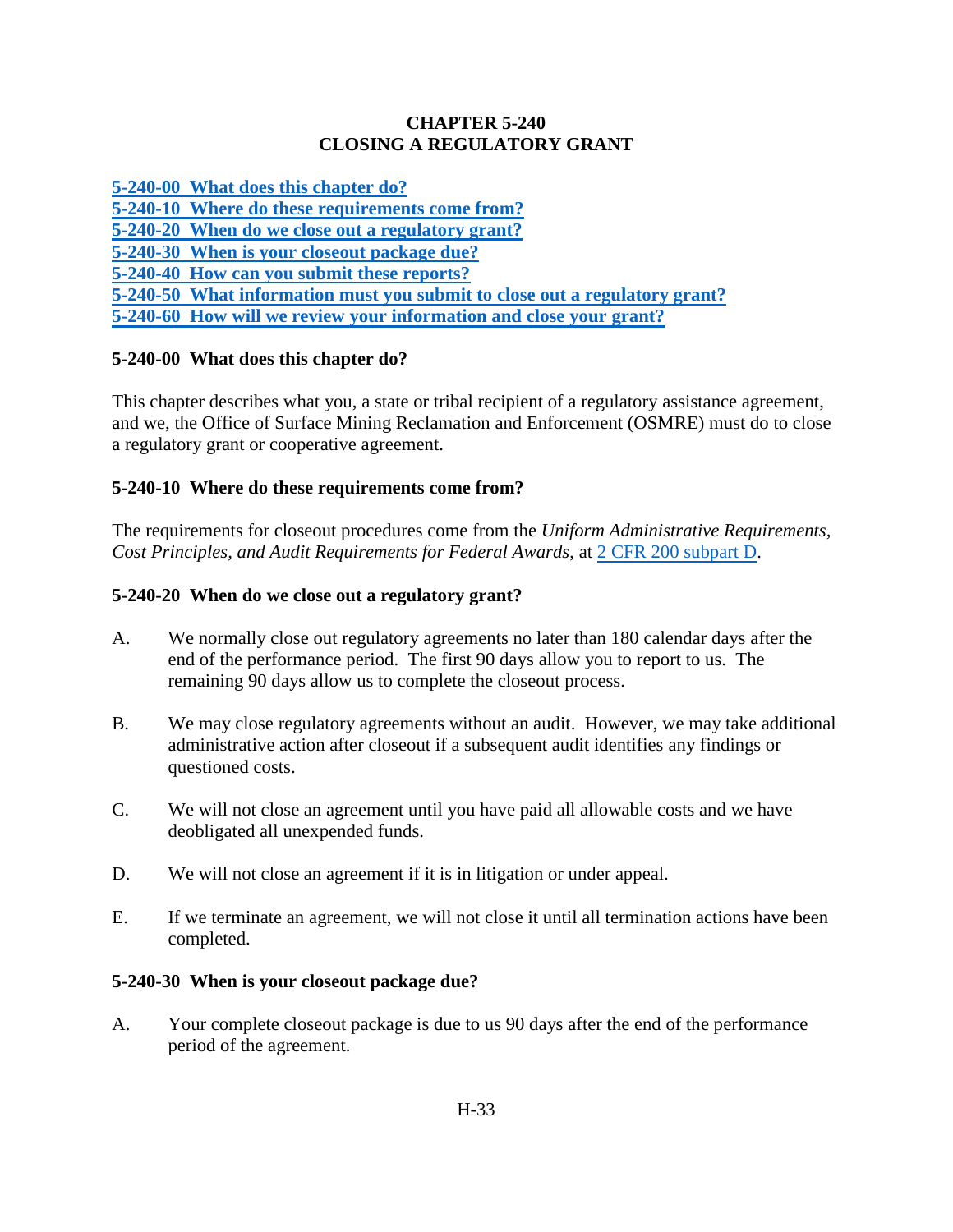B. If you have made every reasonable effort to send a complete closeout package within 90 days but cannot meet the due date, you may request and we may approve an extension. You must send us a written request with a justification explaining why you need the extension. You must submit interim performance and financial reports to us following the requirements in chapter [5-230.](file://///ISMEHEVFS01/UserDataFolderRedirection$/mmagruder/Documents/Matthew/NEPA/Changes%20to%20FAM/Chapters%20with%20edits/For%20submission/Chapter%205-230_2015_Clean.docx) We will notify you of our approval along with any interim steps that we may require.

#### <span id="page-1-0"></span>**5-240-40 How can you submit these reports?**

- A. You may send hard copy reports with original signatures by mail.
- B. Alternatively, you may submit reports by e-mail. The forms must include the name and title of the authorized official who signed them and the date signed, and you must maintain the original signed forms in your files.

#### <span id="page-1-1"></span>**5-240-50 What information must you submit to close out a regulatory grant?**

A complete closeout package for a regulatory agreement includes the following information:

- A. Final Financial Report [\(SF-425\)](https://www.whitehouse.gov/omb/grants_forms/). See [Chapter 5-230](https://www.osmre.gov/lrg/fam/5-230.pdf) for more information on your financial report.
	- 1. You must report all program income in accordance with the cost sharing option, using program income to meet your required non-Federal match. You may use excess program income by the addition option, increasing the budget for your regulatory program. See [Chapter 2-210](https://www.osmre.gov/lrg/fam/2-210.pdf) for more information on program income.
	- 2. You cannot show any unliquidated Federal obligations on your final report. You must pay all obligations before we can close the grant.
- B. Final performance narrative report. See [Chapter 5-230](https://www.osmre.gov/lrg/fam/5-230.pdf) for information on your program narrative report.
- C. Report of government property, if you acquired or held property under this grant. Report property on the Tangible Personal Property Report [\(SF-428\)](https://www.whitehouse.gov/sites/default/files/omb/grants/approved_forms/sf-428.pdf) that allows for any other inventory format acceptable to our awarding office. Your inventory must list all equipment or real property acquired under this grant or transferred into this grant from previous regulatory grants. You must notify us whether you transferred the property to the subsequent regulatory grant or disposed of the property.
- D. Report of Federally-owned property, if you have any. You must provide a separate list of all Federally-owned property provided to you for use under this grant. Use the Tangible Personal Property Report [\(SF-428\)](https://www.whitehouse.gov/sites/default/files/omb/grants/approved_forms/sf-428.pdf) that allows for any other acceptable property list. You must request that the property be transferred to a subsequent grant or properly disposed.